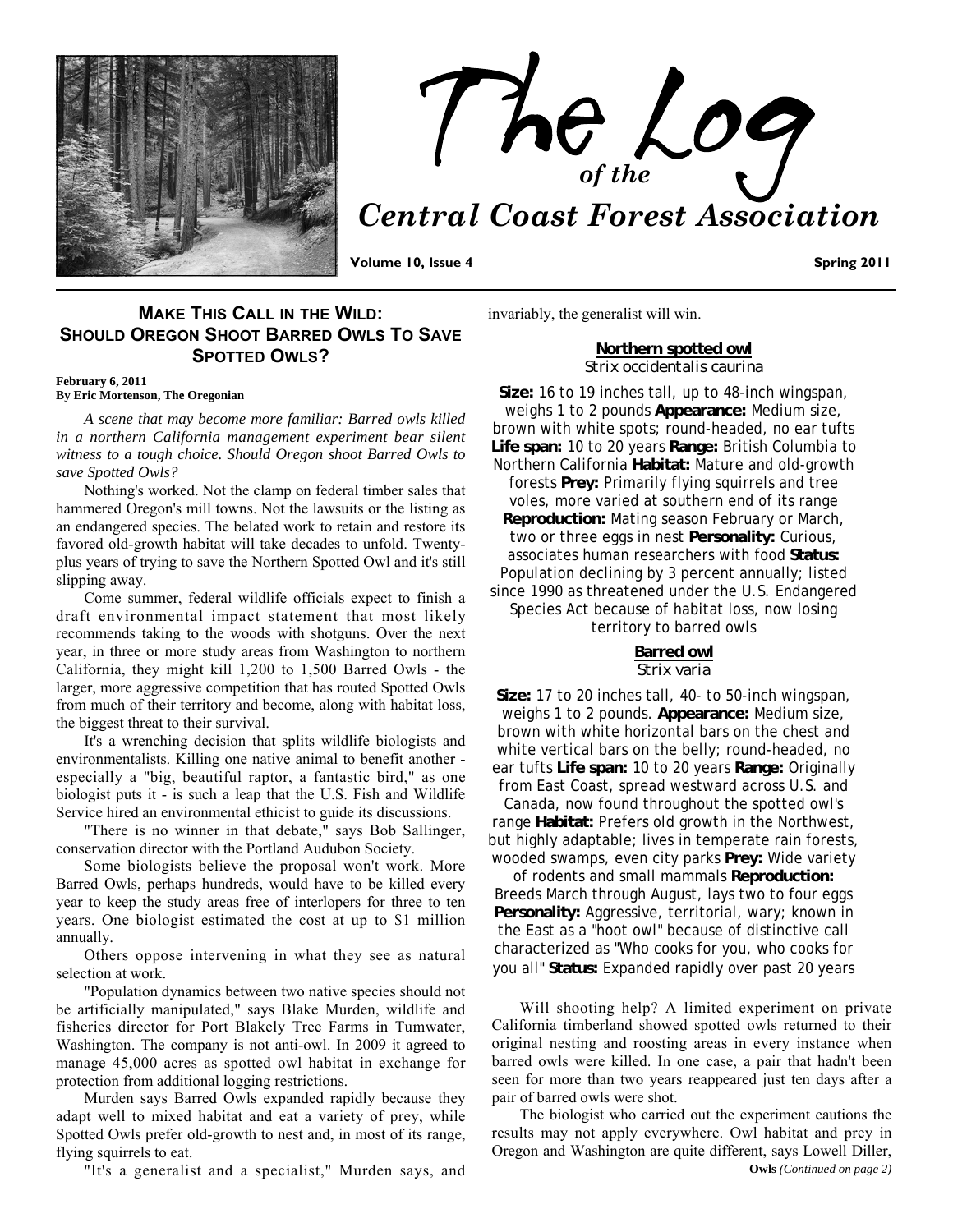with Green Diamond Resource Co., which owns 400,000 acres if timber adjacent to Redwood National Park.

He nonetheless concludes barred owls can be controlled. Choosing to do so, however, is "looming as one of the biggest conservation dilemmas we have faced in the Northwest."

The spotted owl is a conservation icon. Its 1990 listing as threatened under the U.S. Endangered Species Act was the first to have such broad economic, social, and environmental impact.

"We have a huge amount of resources committed to protecting that species," Diller says. "Then we have the barred owl show up."

Down in timber country, Douglas County Commissioner Doug Robertson calls the proposal to shoot barred owls an example of "dysfunctional" forest policy. Counties like his depend economically on federal timber, which Robertson says is managed to benefit a species that can't be recovered.

"When nature takes a turn, it's going to prevail no matter what we try to do," he says. "I've come to the conclusion that it's nonsense to shoot one species to benefit another. I don't think the public will accept it."

We've intervened before. The freshest local example currently halted by a federal appeals court - is the killing of more than three dozen California sea lions at Bonneville Dam in the Columbia River because they devour thousands of salmon.

Federal agents moved or killed cormorants and terns that feed on juvenile salmon and steelhead in the Columbia. Oregon offers a bounty on northern pike minnows, which also eat young salmon. Elsewhere, Texas landowners kill or trap cowbirds because they invade the nest of smaller songbirds.

But shooting barred owls is a different story. Those against it argue they are a native, not an invasive species, and their threat to spotted owls is due to range expansion and competition.

Some biologists believe barred owls and spotted owls were the same species before diverting into East and West Coast versions, respectively, during the Ice Age. Spotted owls are about 18 inches tall and weigh slightly more than a pound. Barred owls are somewhat larger. The two have interbred in some cases and produced fertile offspring.

At first, barred owls slowly advanced westward with settlers. Barred owls were in Montana by 1909, British Columbia by 1943, Washington state in 1965, and Oregon in 1972.

Population statistics aren't available, but biologists agree the Northwest's barred owl numbers exploded in the past 20 years. Diller, the Green Diamond biologist, believes they either reached a population tipping point of fully adapted to West Coast conditions and became "kind of a super owl."

"They just do everything well," he says.

Spotted owls don't. They've been on the ropes for decades due to heavy logging of old-growth trees. A 1990 report estimated spotted owl habitat had been reduced 60 to 88 percent since the early 1800s.

The decrease of logging has been equally sharp. In 1988, Oregon loggers cut 4.9 billion BF of timber on federal land. The 2009 federal harvest was 240 million BF.

Logging reductions undoubtedly saved habitat, but the bird itself hasn't shown signs of recovering. Spotted owl population estimates are vague, but studies indicate it declines 3 percent annually in much of its range. Some scientists estimate that a couple thousand mating pairs remain, and leave it at that.

**Owls** *(Continued from page 1)* Biologists knew as early as 2004 that barred owls were displacing spotted owls. A report that year warned of the "negative impact," and a 2006 report labeled barred owls among the "most pressing threats" to spotted owls.

> The 2010 spotted owl recovery plan, to be released in mid-February, concludes "barred owl removal should be initiated as soon as possible." Meanwhile, a Fish and Wildlife Service work group is drafting a parallel environmental impact statement on killing barred owls. It will be finished by early summer.

> Conservation groups are waiting to see the statement before committing, but begrudgingly acknowledge they may support barred owl removal on an experimental basis.

> "We certainly don't want barred owls killed, but the highest priority has to be placed on not having spotted owls go extinct," says Sallinger, with the Portland Audubon Society. He argues logging weakened spotted owls to the point barred owls could expand rapidly. Amending habitat loss is the first step in rebalancing the playing field, he says. "Going out and killing barred owls, if you haven't taken the other necessary steps, would be really horrific."

> Last October, biologist Robin Bown and others from the federal barred owl work group accompanied Green Diamond biologists into the forest. It was near dusk, on a ridge where Diller had seen a territorial barred owl a few days before. He played a recording of a barred owl call, and within a few minutes the targeted bird flew in to investigate.

> Diller made sure the area was clear, took aim with a shotgun and blasted the owl from its perch. It was a clean kill, instantaneous.

> Diller has a scientific collection permit to shoot barred owls. He and another biologist killed 20 in 2006 and 20 more in 2009. Last summer, he secured a permit to kill up to 70 more over three years in the study area.

> The company has a government-approved conservation plan that avoids additional regulations if they maintain habitat for spotted. "The success of that plan depends on us having spotted owls occupy our landscape and utilize our habitat," Diller says. "If barred owls preclude them from using it, then our plan is going to fail."

> At one time, Green Diamond had more than 150 spotted owl nesting sites, and biologists saw barred owls perhaps once a year. Now barred owls appear every time Diller turns on his recorded owl calls. "They are taking over," he says.

> Barred owls' aggression is their Achilles heel, Diller says. When they hear another owl calling - barred or spotted - they fly to confront the intruder. Less wary than usual, they are easy targets. You don't have to kill them, he says. A measured reduction in their numbers - 10 to 20% - might be enough to allow the two species to coexist. "The worst thing would be to spend millions, kill a bunch of barred owls, and get no treatment effect."

> But it's a tough business. Diller says he couldn't watch when he went out the first time in 2006, with the other biologist wielding the shotgun. "It's not something you do casually," he says."

> As leader of the Fish and Wildlife Service's work group, Bown believes it was important for team members to see firsthand what they may endorse. They recovered the owl Diller shot and packed it off for study.

> Bown also believes a "positive responses" by spotted owls is very likely. Federal wildlife managers, she says, have a mandate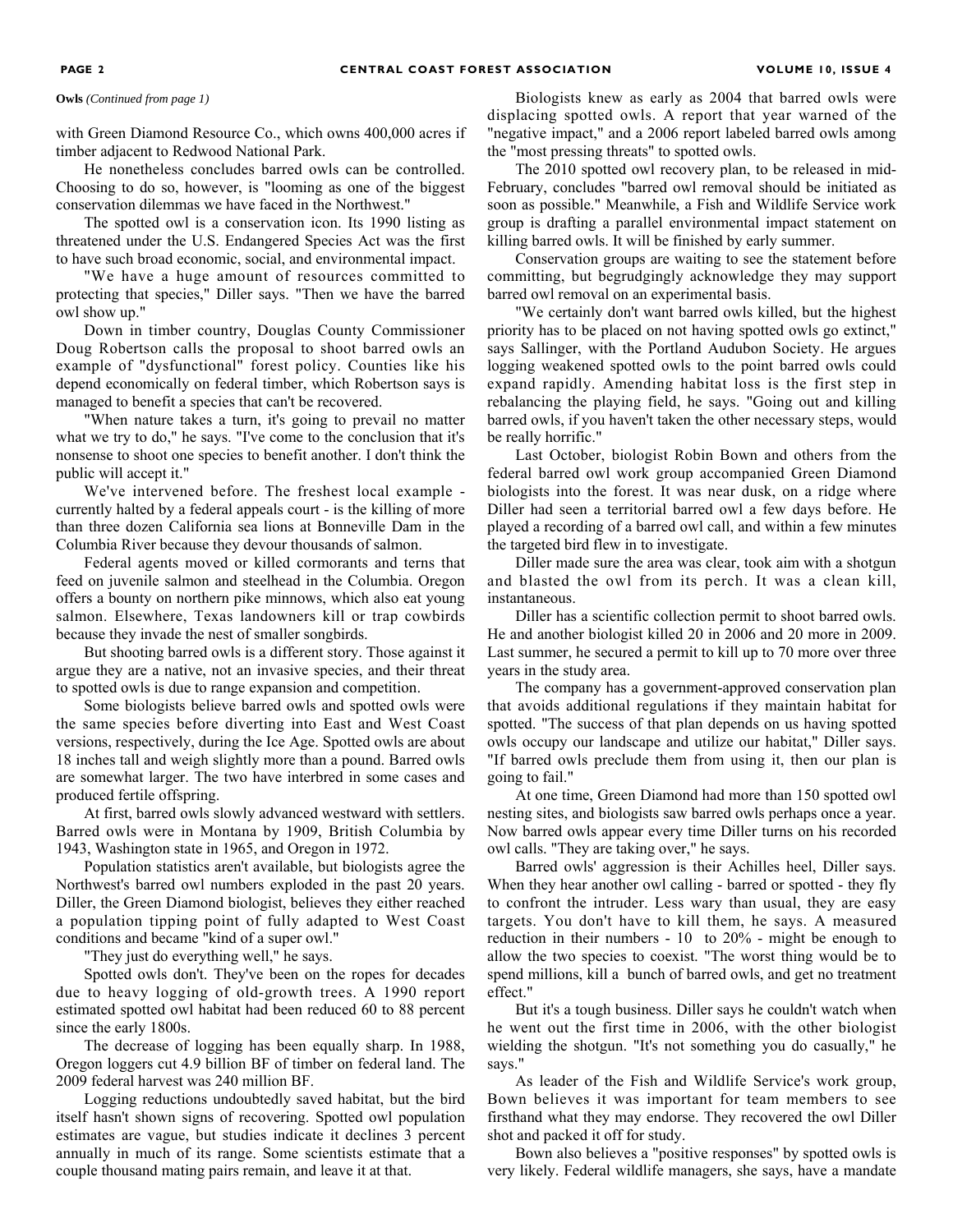under the Endangered Species Act to give deference to spotted owls.

That doesn't make the decision easy. "It's values and ethics," she says, " and how we look at the world." ■

## **BOARD OF FORESTRY MEETING**

### **By Eric Moore**

It was a surreal experience at the BOF meeting. Even though (our petition to eliminate Columbus Day as a restricted day) had been denied and turned over to committee, they still spoke of it as our petition. I spoke to a misnaming of us (as caught by Dan Weldon) as the Central Coast Foresters Assn. I told them we were happy to have foresters as members, but doubted they comprised 10% of our membership and gave the correct name. There was also some question as to how to name the day. I said we didn't care as long as we got to work on Columbus Day, just like their employees. I also brought up a conflict in their analysis claiming no savings to the State where some of their other paperwork said it would. I told them we believed it would result in a small savings to the state as it would take at least half an hour of staff time to process an exemption. I then mentioned the State's budget. That was when it got very surreal. Richard Ginger of the Sierra Club got up and spoke in our favor as long as it referenced Columbus Day. Motion by Giacomini, second by Nakamura, call it Columbus Day, call us Central Coast Forest Association, say it would save money. Passed 5-1, out for 15 day notice.

So after 8 months and 2 overnight trips to Sacramento it is back to, essentially, our original language. ■

## **COAST REDWOOD FORESTS IN A CHANGING CALIFORNIA: A SYMPOSIUM FOR SCIENTISTS AND MANAGERS**

**Date: June 21-23, 2011** 

**Location: University of California, Santa Cruz Campus** 

Organized by:

- University of California, Berkeley Center for Forestry and UC Division of Agricultural and Natural Resources
- Cal Poly San Luis Obispo Natural Resources Management Dept.
- Humboldt State University Deptartment of Forestry and Wildland Resources

Conference Website: http://ucanr.org/sites/redwood

Complete information on the symposium is available at the conference website. The symposium is designed to include both peer-reviewed science papers as well as innovative management and conservation case studies. Authors should specify if their abstract is intended to be a formal oral presentation (peer-reviewed science or case study), or a poster presentation. Abstracts are entered online at: http://ucanr.org/redwoodabstract.

**Note:** It's too late to submit papers, but timberland owners and forest professionals are invited to attend. ■

**CCFA has a new address. Please make these changes to your address book:** 

**CCFA P.O. Box 66868 Scotts Valley, CA 95066** 

**To address membership issues, e-mail:** 

**MOORE, Cate E-mail Address(es): cateymoore@mac.com** 

**To address newsletter issues:**

**McCRARY, Barbara E-mail Address(es): bigcreekranch@wildblue.net** 

## **"THE LOG" HAS A NEW MASTHEAD**

**By Barbara McCrary, Editor** 

You may have noticed "The Log" has a new masthead. We decided it was time for a refreshing new look.

We can save money and time by sending each issue of The Log to all members who wish to receive it by e-mail. For this convenience and paper-saving option, please contact the editor at **bigcreekranch@wildblue.net** and be sure to give us your current e-mail address.

You can still receive your news via USPS if you don't have e-mail capabilities or just prefer to have the printed version. Let us know your preferences ■

## **IN TIMBER CASE, COURT RULES FOR BALANCE ON CO<sub>2</sub>**

**Staff reports Redding Record Searchlight Editorial Thursday, February 24, 2011** 

The legal and scientific issues underlying the Center for Biological Diversity's lawsuit challenging a number of Sierra Pacific Industries' logging plans on the basis of their greenhousegas emissions might be complex, but El Dorado County Judge Patrick J. Riley's ruling concludes with a commonsense aside that cuts to the heart of a vital question: Will environmentalists make "the perfect" the enemy of "the very good?"

Riley ruled against the Arizona-based environmental group and for Anderson (CA)-based Sierra Pacific for technical reasons, but then added a brief comment that highlights the challenge of curbing greenhouse gases.

Following the Center for Biological Diversity's demands for "technical and unobtainable information" on greenhouse-gas emissions from specific timber projects, the judge wrote, would build regulatory hurdles so high that they could easily stop logging in the state altogether. (And that might be the point, the judge suggested.)

"Such is a rather unique approach to GHG reduction," Riley wrote, noting that California - one of the few states to seriously address carbon monoxide - already imports 80 percent of its wood despite its abundant forests. Closing in-state industry and importing the remaining 20 percent from states or countries that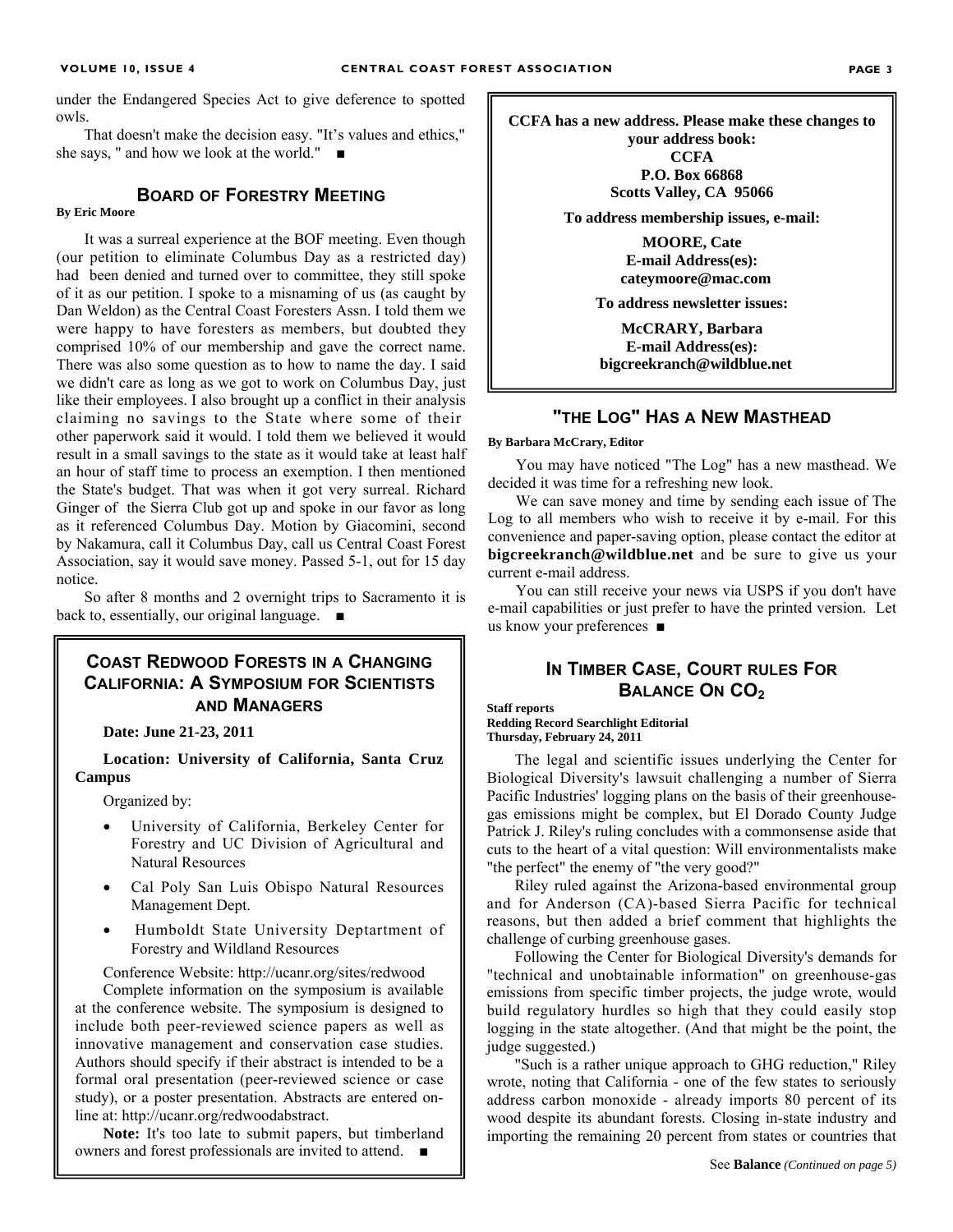## **LUMBER MILLS OFFER HOPE Sierra-Cascade Logging Expo Continues**

#### **By Dylan Darling Redding Record Searchlight, Friday, February 11, 2011**

As the Great Recession continues to cause tough times for the timber industry, two revamped mills in Northern California are bringing hope. The rebuilt Trinity River Lumber Co. mill in Weaverville and soon-to-reopen Sierra Pacific Industries mill in Tuolumne county show the determination of their owners, say managers with the companies.

"We just have an owner who has committed to the industry and the community there," said Dee Sanders, manager at the Weaverville mill, which started cutting logs again last month after a September 2009 fire closed it for more than a year.

The tone is the same at SPI, which will open the Sonora mill in mid-May. "The family has made a huge commitment in California in rebuilding that sawmill," said Steve Wiard, an SPI timber manager. The remodeled mill can handle all sizes of logs, whereas it used to be limited to timber 16 inches in diameter or larger.

Frank Schmidbauer of Redding owns Trinity River Lumber Co. The north state's Archie Aldis "Red" Emmerson owns SPI.

While commitment and determination are plentiful at the 62nd Sierra-Cascade Logging Conference, optimism was harder to find. The conference wraps up today and loggers, foresters, and mill managers there said the industry is still waiting for an economic recovery. "We have some hope for the future, although it is bleak today," Sanders said.

#### **Building Lumber Demand**

In particular, the timber industry is waiting for a rebound in the housing market, which would boost the demand for lumber. "There are not enough units being built," said Jamie Crowell, general manager at the Northern California Log Scaling & Grading Bureau in Arcata. A non-profit cooperative, the bureau grades logs as a third party to log buyers and sellers.

New construction remains stagnant around the state, putting the timber industry into a stall. "It really affects the need for lumber," said Matt Cheula, a forester for Hearst Forests, a private timberland company in McCloud. Without the demand for building materials, timberland owners hold off on their harvests. Without logs coming in from harvest, mills wait for wood to cut.

"These are hard economic times for California," said Eric Carleson, executive director of the Associated California Loggers. The non-profit trade group has 300 to 400 loggers as members. Most of the members run family businesses, he said, and have been through downturns in the industry before.

#### **China's Market**

While they wait for a building revival stateside, some log sellers have found an eager buyer on another continent. U.S. timber exports to China are surging, according to a Wall Street Journal article this week. Russia, one of China's biggest timber suppliers, increased tariffs on its wood exports in 2007, triggering the surge. Timberland owners in the north state are taking advantage of this market and sending logs overseas, said Rollie Carrick, a supervisor for the Northern California Log Scaling & Grading Bureau, but it's unclear how long the demand will last. He said Japan and Korea have had similar surges before. "All the export is up and down," Carrick said. "You don't

want to count on it too heavy."

Although it's the state's largest private land owner, SPI isn't capitalizing on the China market. That's because the company buys timber from the federal government. One of the clauses in the deals is that SPI doesn't export any of its logs, whether they came from federal or private acres.

A buyer of north state logs himself, Sander is in competition to buy the logs being exported to China. He said China is pulling from his "wood basket" and driving up log prices. "This is a real concern all across the Northwest," Sanders said.

As the mill starts its second life, Sanders said he's hopeful that changes in forest management rules could make more of the public timberland surrounding Weaverville available for harvest. If the overseas market keeps growing, it will become increasingly difficult to keep the mill buzzing with logs from private land.

"China is not going away," Sanders said. ■

## **ARCHAEOLOGY AND TIMBER HARVEST PLANS**

#### **By Jim Hildreth, RPF CCFA Board Member**

Timber harvesting activities involve ground disturbance, which can damage cultural resources. To protect these resources, the California State Board of Forestry has adopted a set of rules that requires an archaeological investigation as part of any Timber Harvest Plan (THP). The legal mandates that require CAL FIRE to protect archaeological and historical resources are found in the California Environmental Quality Act, the Forest Practice Regulations, California Executive Order W-26-92, and the California Register of Historic Resources.

There are three main procedures required in a Confidential Archaeological Addendum to a THP: a check of the state's archaeological records, notification of the Indian tribe that occupied the land as part of its traditional territory, and an archaeological survey of the property conducted by a person with approved archaeological training (often the Forester) or a professional archaeologist. If sites are identified, appropriate protection measures are developed and incorporated into the THP. It is often possible to protect cultural sites with little or no impact to the landowner. With careful planning, the timber harvest can go ahead with some adjustments to avoid the site.

Several of our members have recently asked the CCFA Board about the rules that require an Archaeological Records Check, Native American contact letters, an Archaeological Survey, and a Confidential Archaeological Addendum Report when submitting a THP. According to the laws that govern THPs, this archaeological work must be completed each time a THP is submitted. Our local rules allow selective thinning only, which means most properties are thinned under THPs every 10 to 15 years. Therefore this archaeological work is being repeated every 10-15 years for the same timber harvest plan area. Native American and historic archaeological sites do not get up and change locations – so why is this expensive and repetitive work required each and every time a THP is submitted?

I discussed this issue with one of the CAL FIRE Archaeologists. The Archaeologist reported that the archaeological survey itself does not need to be repeated every time if the previous survey covers the same area. Spot checking or just looking at the known sites to make sure their boundaries are still as previously described may be all that is required.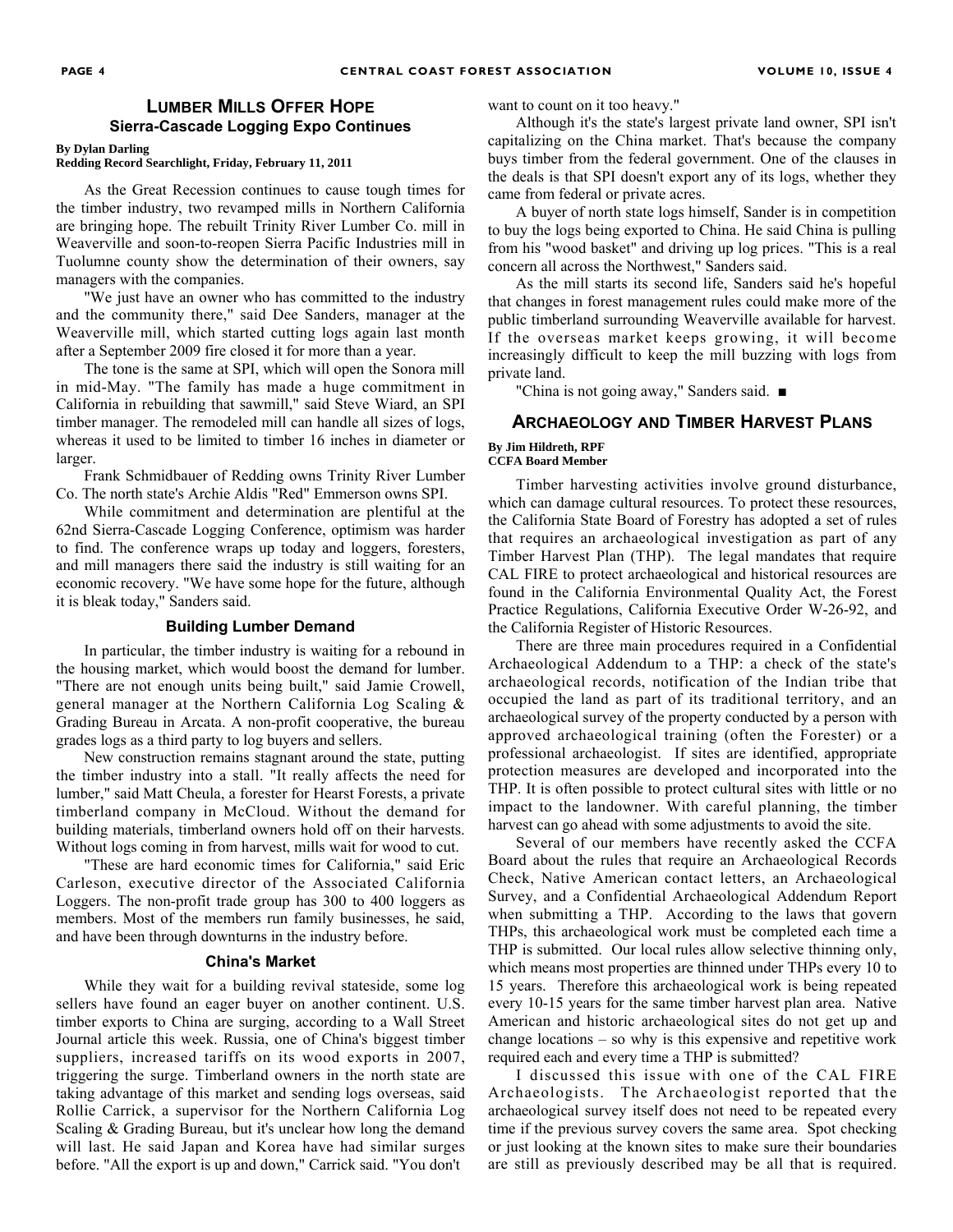However, the CAL FIRE Archaeologists that review THPs are aware that just because a property is surveyed once that not all sites are necessarily found. So there is the possibility that a survey may not be required, but in my opinion, don't count on it. And even if this survey is not required, the Archaeological Records Check, Native American contact letters, and a Confidential Archaeological Addendum Report still need to be submitted for each and every THP.

It would be helpful, especially in this time of economic hardship, if there was a limit to the number of times this information is submitted for the same acres under a THP. And there is a precedent - under a long term Non-Industrial Timber Management Plans (NTMP) - this archaeological information is submitted only once. Any change to the rules would require submitting a proposal to the Board of Forestry. But the rules that require this archaeological information were formed as a result of hard fought lawsuits, and I suspect that any changes will be difficult. ■

#### *References:*

*Overview of CAL FIRE's Archaeology Program, The CAL FIRE Archaeology Program, Daniel G. Foster, November 21, 2006 http:// www.indiana.edu/~e472/cdf/progsum.shtml* 

*Protecting Archaeological Sites in California's Timberlands: A Guide for Licensed Timber Operators and Timberland Owners, Daniel G. Foster and Linda C. Pollack (CAL FIRE), April 19, 2010 http://www.indiana.edu/~e472/cdf/LTOsLandownersGuide19April 2010.pdf* 

## **EPA REGS THREATEN A FAMILY-OWNED BUSINESS PLF Wins The Owners The Right To Fight Back**

**From the PLF Sentry Pacific Legal Foundation plfalert@pacificlegal.org** 

Barnum Timber Co., a small, family-owned timber-growing and harvesting operation in Humboldt County, CA, has been put at risk by the U.S. Environmental Protection Agency (EPA). In the 1990s, EPA designated a local stream as "impaired" because, the regulators claim, there is too much dirt in it and temperatures are too high for a healthy salmon population.

The resulting land use regulations have essentially shut down the company - and for years, the Barnum family has been stymied in its attempt to fight back in court.

Even though the Barnums have gathered a vast amount of evidence to contradict the EPA's "impairment" ruling, a federal district court ruled they lacked "standing" because there was no legal "injury."

### **The Barnums Can Now Say To EPS: See You in Court!**

PLF attorneys just won a precedent-setting victory for the Barnums at the Ninth Circuit Court of Appeals. A panel ruled, 2- 1, that the company does indeed have "standing," because a property owner can challenge a regulation that shrinks the land's value.

PFL attorney Damien Schiff describes the implications of this big win - for the Barnums, who can now move ahead against EPA's "impairment" claim - and for property rights generally.

Log on to **http://www.youtube.com/watch? v=ynjkSLEdCAg&feature=youtube\_gdata\_player** to see and hear the PLF attorney who played a big part in winning for the Barnums. ■

#### **Balance** *(Continued from page 3)*

don't give a rip about global warming would not only bypass California's greenhouse-gas limits, but add emissions from shipping for good measure.

In brief, we'd be trading a system that makes a good-faith (and already complex and costly) attempt to harvest lumber while curbing  $CO<sub>2</sub>$  emissions for just taking whatever arrives on the ships from Asia.

It wouldn't be the first time California outsourced its pollution to places with lower standards, but here we wouldn't even enjoy the clean air and water in exchange for lost businesses and jobs. Global warming is a global problem, and carbon monoxide produced in Oregon or Russia will trap warmth in the atmosphere no less than the gas from California.

Striking a workable balance under the Global Warming Solutions Act, which California's voters reaffirmed in November, will be tough for many industries in the best of circumstances. But if environmental litigation and extreme regulations simply shut businesses down and send them elsewhere, it will manage the dubious feat of ruining California while doing nothing for the planet. ■

## **GOP AMENDMENT BANS PAYMENTS TO ENVIRONMENTAL LITIGANTS**

#### **Phil Taylor, E&E reporter**

**E&E Daily, 2/18/2011 http://www.eenews.net/eed/**

An amendment to the House's continuing resolution approved last night would impose a six-month freeze on payments to individuals and groups that bring successful lawsuits against the federal government.

The amendment by Wyoming Rep. Cynthia Lummis, which passed on a 232-vote, would shed light on what ranchers, farmers, and some Western lawmakers contend is an abuse of taxpayer money by environmental groups.

The amendment halts payments under a little-known law called the Equal Access to Justice Act, which allows individuals and small groups to be compensated for attorney fees after winning a case or forcing a settlement with a federal agency.

Some critics contend that the act has become a vehicle for abuse by environmental groups that sue to block uses of public lands such as grazing and oil and gas leasing.

"I'm pleased that members of Congress recognized the need for a moratorium on theses payments," Lummis said after the amendment passed on the House floor, "just so we can take a deep breath and learn where the money is going."

A Republican request to the Department of Justice last Congress for information on who is receiving EAJA funds and how much is being spent turned up no results, prompting the congressional Western Caucus to introduce legislation that would force transparency into EAJA payments (Land Letter, March 4, 2010).

Lummis said she plans to introduce similar legislation soon this year and that she has a Democratic sponsor willing to usher the bill through the Senate. "We need to find out whether the law is being abused," she said. "In the spirit of good government and transparency, we hope to learn if this fund is functioning how it originally was interned when it was passed in 1980."

Lummis' amendment was cheered late last night by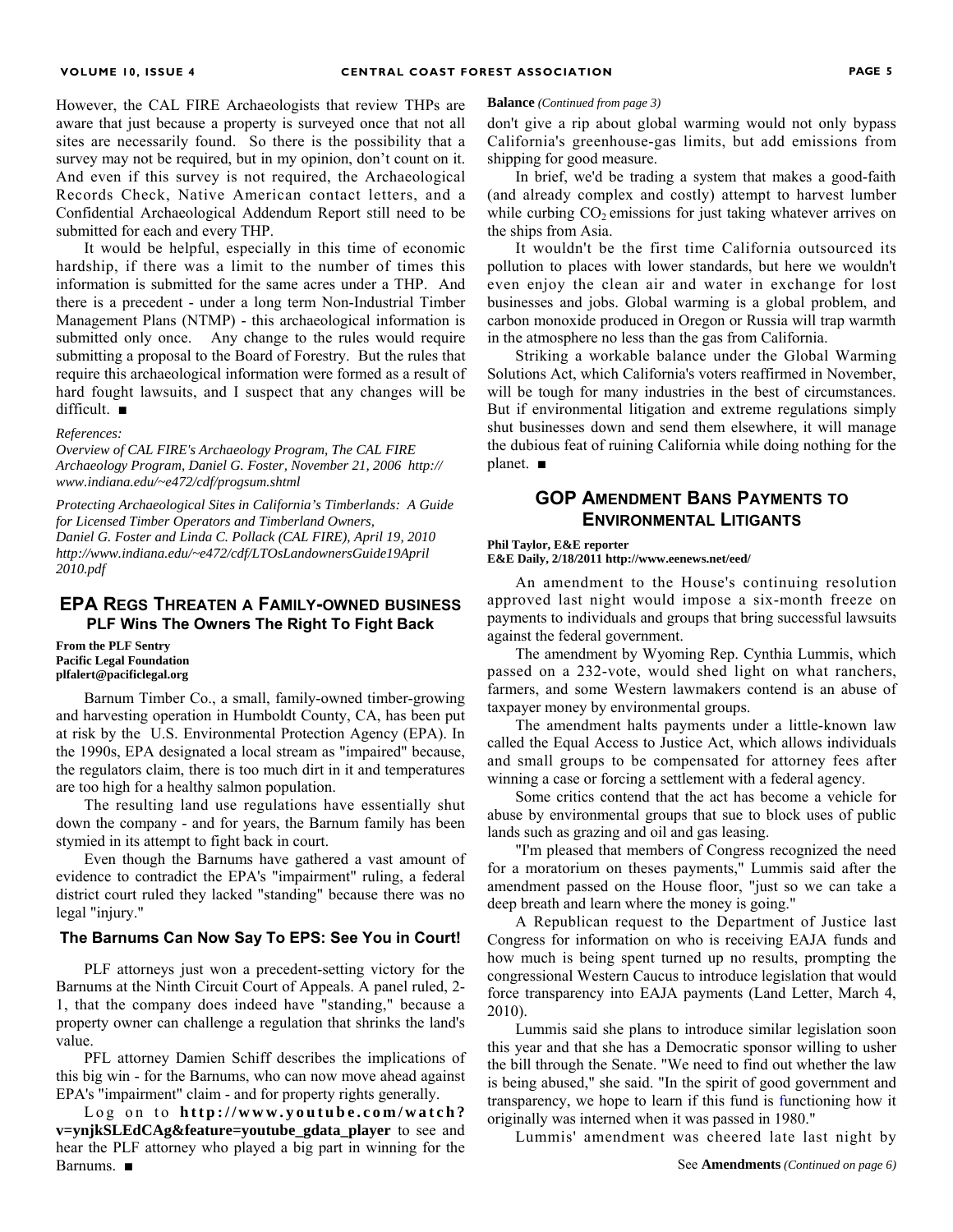#### **Amendments** *(Continued from page 5)*

Wyoming Sen. John Barrasso (R), who said he would help push such a provision through his chamber when it takes up its version of the spending bill. "It's very important to the people of Wyoming and I think the people of this country as well," he said.

But Lummis' amendment could backfire, said Kieran Suckling, executive director of the Center for Biological Diversity, one of several environmental groups that has benefitted from EAJA. "A freeze on payments to who?" he asked, suggesting other individuals could suffer without the legal redress EAJA offers.

Suckling said the perception that environmental groups are the only ones benefitting from EAJA payments belies the fact that environmental lawsuits make up a tiny portion of EAJA recipients. Other cases include grievances over trademark infringement and sexual harassment.

"The Equal Access to Justice Act is probably the most important democratic tool that allows private citizens and noncorporations access to justice in America," Suckling said, citing a minimum wage U.S. Postal Service worker who is able under EAJA to sue for sexual harassment as one theoretical example. "For a Republican congressperson to say only wealthy corporations can sue the government is the height of hypocrisy and corporate boosterism." ■

*Reporter Sarah Abruzzese contributed.* 

## **LOG PRICE TRENDS IN THE SANTA CRUZ MOUNTAINS SINCE 2000**

#### **By Gary Paul, RPF CCFA Director**

This is the time of year when timber owners begin to contemplate whether it will be profitable to harvest their timber this season. The question always arises as to whether this is the year to harvest, or should you wait for the markets to improve.

The following table shows the average stumpage prices, dollars per thousand board feet, obtained by timber owners in this region since the year 2000.

Stumpage is defined as the delivered log price, less all logging and trucking costs to get the logs to the mill. The price

| <b>YEAR</b> | <b>REDWOOD</b> | <b>DOUGLAS FIR</b> |
|-------------|----------------|--------------------|
| 2000        | \$1100         | \$370              |
| 2001        | 600            | 125                |
| 2002        | 475            | 140                |
| 2003        | 590            | 160                |
| 2004        | 515            | 130                |
| 2005        | 685            | 155                |
| 2006        | 730            | 175                |
| 2007        | 740            | 125                |
| 2008        | 545            | 10                 |
| 2009        | 385            | 0                  |
| 2010        | 420            | ი                  |

is based on the net scale of the log, i.e. the gross volume less measurable defect.

It should be noted that at the beginning of the decade there were four or more mills which were interested in, bid on, and bought timber in this area. Now we only have two mills who buy locally. The amount of demand, of course, affects the price received by the timber owner.

In the year 2000, the price doubled based on the speculation that consumers would pay almost anything to buy redwood. That did not come to pass, as consumers began to buy substitute products instead of redwood, and the price tumbled. The price steadily rose from the depths of 2002 through 2007. In 2008 and 2009, we saw the effects of the major recession on the lumber markets. The lack of new construction led to the demise of the local Douglas fir market. Other factors that led to the down price of fir through the decade included cheap, subsidized Canadian fir lumber and logs coming into the states. Redwood seems to have a life of its own, in terms of price, as it is not tied to housing starts as is Douglas fir, so it cannot be predicted on that basis. Demand depends on discretionary spending on remodeling, new decks, fences, and siding.

This season, we are expecting a modest increase in redwood prices, possibly in the range of \$15-20 per thousand. Fir will continue to have no market, since housing starts are still dismal. ■

## **FOREST POLICY REPORT**

#### **By Alliance 4 Family Forests March, 2011**

The direction of forest policy in 2011 under the most recent **Jerry Brown** Administration remains an unresolved puzzle. It appears Brown will retain a number of Schwarzenegger's Agency and Department heads, including **Mary Nichols** at the Air Resources Board and in charge of the recently enacted Cap and Trade Program. At the Natural Resources Agency, Brown has tapped former Santa Cruz area Assemblyman **John Laird** to be Secretary. Apparently Brown's concentration is exclusively devoted to resolving the \$26 billion-plus budget deficit, which means many department administrators, like interim Cal Fire Director **Ken Pimlott**, will remain on the job until replaced. Appointments to vacant positions on state boards and commissions may be delayed for many months. One of the boards most affected by this unfortunate timing problem is the State Board of Forestry and Fire Protection (BOF). As part of the Public Comment period during the January BOF meeting, A4FF partner **Dan Weldon** told the nine-member board that he appreciated the manner in which they conducted their business during 2010, calling them "The best, most productive Board of Forestry he has observed over the past twenty years." Weldon also expressed his appreciation for the three BOF members whose terms have expired (**Lloyd Bradshaw, Tom Walz** and **Doug Piirto**). Weldon told the BOF that he feels they will find 2011 a difficult year because they will be operating with only five or six members for much of the year.

**Marc Andre Re-appointed** - On February 17 it was learned that Gov. Brown had re-appointed **Marc Andre** to the BOF, which means there will be at least six members on the BOF going forward. Andre was serving the unexpired term of member **David Nawi,** who left the board last year for a position with the US Fish & Wildlife Service. Andre, an RPF, is the environmental services director for the city of Arcata. Many of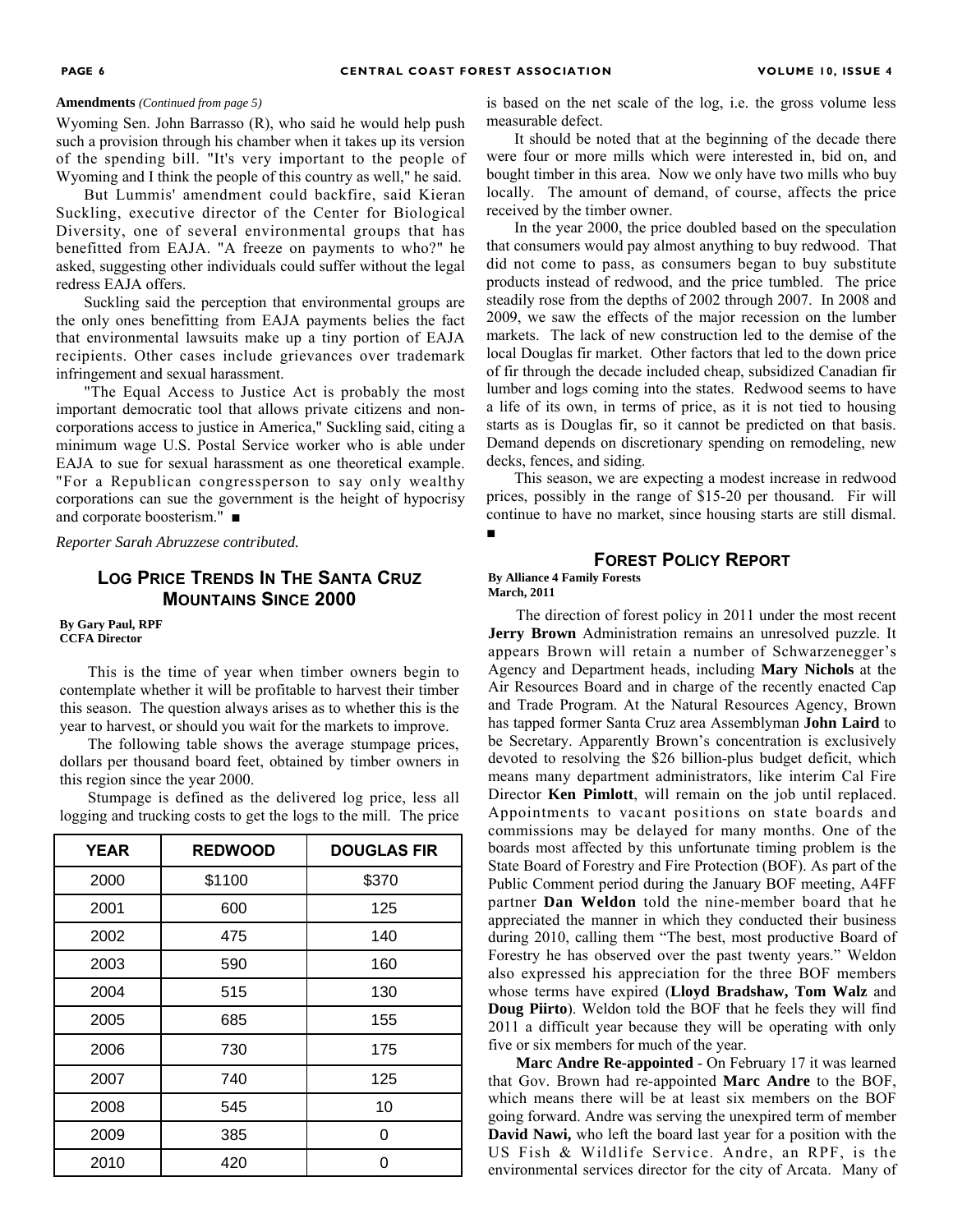the accomplishments and policies adopted by the BOF occur because of effective committee work in advance of full board consideration. With only six members, committees will be forced to operate with only two BOF members instead of the usual three. In order for the BOF to conduct business, five board members must be present and five must vote in the affirmative to pass new regulations and policy changes.

**NTMP Issues Dominate BOF Management Committee Agenda** - During the February 2nd Board of Forestry and Fire Protection Meeting a public hearing was conducted to consider a proposed amendment to the NTMP regulation regarding Section 1090.7(e), Notice of Timber Operations (NTO). The proposal was very simple: When submitting a NTO you must also specify the number of acres in each silvicultural prescription to be applied. Several days before the hearing, the A4FF (**Charles Greenlaw** and **Dan Weldon**) submitted a detailed statement opposing the proposed regulatory change while encouraging the BOF to remand the issue back to the Management Committee for further discussion. When Charles Greenlaw presented the A4FF position statement during the hearing, he explained that the Initial Statement of Reasons (ISOR) failed to justify the necessity for the proposed change. The ISOR contained a statement indicating the proposed regulatory change would enable Cal Fire to verify that the NTMP is not harvesting too much timber compared to actual growth in stocking across the entire NTMP area. This purpose of the proposal submitted by Cal Fire is not the one agreed to by the Management Committee when it forwarded the proposed change to the full BOF back in December; moreover the acreage data sought is inadequate to credibly fulfill that purpose. Because the Management Committee is already addressing several other NTMP changes suggested by Cal Fire, Greenlaw recommended the BOF not adopt the proposal and refer it back to Management Committee. After some deliberation, the BOF voted the A4FF recommendation.

**Management Committee Concentrates on NTMPs** - During the February 1 meeting of the BOF Management Committee, most of the morning session was devoted to discussion of Non-industrial Timber Management Plans. New chairman of the committee is **Gary Nakamura** (UC Cooperative Extension forester from Redding), while the other BOF member remaining with the committee is **Pam Giacomini**. The staff briefing paper, prepared by **Eric Huff,** stated that in 2009 Cal Fire had suggested the following changes in the Notice of Intent provisions:

*14 CCR Section 1032.7(d)(4) requires stating the acres proposed to be harvested. This provides a description of the area where the silvicultural prescription will be applied, but may not encompass all potential impacts, such as road or landing construction. In order to better represent the area where all potential impacts will occur, the Board should amend this paragraph to include all acres where timber operations will occur, not just the area where timber will be harvested. In doing so, the Board should consider the current definition of logging area and the lack of definition of plan area. This change is very important to meet the CEQA obligation of full disclosure of the project area.*

*14 CCR Section 1032.7(d)(5) requires stating the regeneration methods and intermediate treatments to be used. However, by requiring only those silvicultural methods, this* 

*paragraph may not capture all possible treatments that may occur under a plan, such as special prescriptions and other types of associated timber harvesting, and such as road right-of-way or timberland conversion.*

The committee discussion on this item involved brief reaction from A4FF (Charles Greenlaw and Dan Weldon), and several RPFs in attendance, including **Doug Ferrier** (Forest Slopes Management), **Frank Mulhair** (Calif Licensed Foresters Assn.), and **Larry Camp** (FLC). Because this proposal has similarities to the Notice of Timber Operations (NTO) Rule Package to be heard the following day before the full BOF, Greenlaw suggested these Notice of Intent issues be bundled with the NTMP NTO package and brought back to the Committee for further discussion. Greenlaw also suggested that when the item is next heard in Management Committee, a Cal Fire staff representative familiar with this issue be present to answer questions, so that, unlike for the NTO acreage reporting proposal, a clear establishment of existing Problem and Necessity for regulatory action (standard ISOR features) will precede development of regulatory text. This set of suggestions was well received.

**Increasing NTMP Acreage** - BOF staffer **Eric Huff**  provided the committee participants with thorough background material concerning NTMPs and the question of increasing NTMP acreage from the current 2,500 acre limit. These materials included the Buckeye Forest Project report from 2003, the summary from the 2004 NTMP Workshops conducted by CDF, and the October 2003 Report to the Legislature about NTMPs. It was agreed that the topic of NTMP acreage expansion was timely because the issue may well be introduced as a bill in the State Legislature for the current session. Huff stated that the BOF "should prepare for a possible opportunity to comment on the proposal." One of the most effective advocates for the acreage increase that morning was **Elizabeth Marshall Maybee**, a southern Humboldt County landowner and member of the Buckeye Conservancy Board of Directors, who said her 3,000 acre forestland would benefit from the NTMP acreage increase. She remarked that ability to qualify for a reasonably inexpensive NTMP would help ranching operations like hers which are facing difficult and costly inter-generational family transfers of their forestland. She argued against additional conditions and costs beyond those currently existing if the acreage of NTMPs is expanded. She emphasized that ranches and timberland over the 2,500 acre NTMP limit are facing a terrible dilemma, either commit to expensive, short-lived individual THPs at a time when fir prices are in the tank, or convert the family forest to subdivision or other uses. "Expanding the NTMP acreage may provide us with another option," she said.

Speaking from a different perspective was **Paul Mason**, former Sierra Club lobbyist currently representing the Pacific Forest Trust, who stated that because NTMPs are such long-term plans, agencies beyond Cal Fire are seeking more concessions beyond those contained in the original NTMP legislation. "Any further legislative attempts to increase acreage would need to also include new additional constraints or compliance requirements in order to move forward," he said. A letter to the BOF from the Forest Guild, a New Mexico-based organization, suggested the BOF should consider NTMPs over 2,500 acres if the land has a conservation easement or if the owner agrees to *See* **Report** *(Continued on page 8)*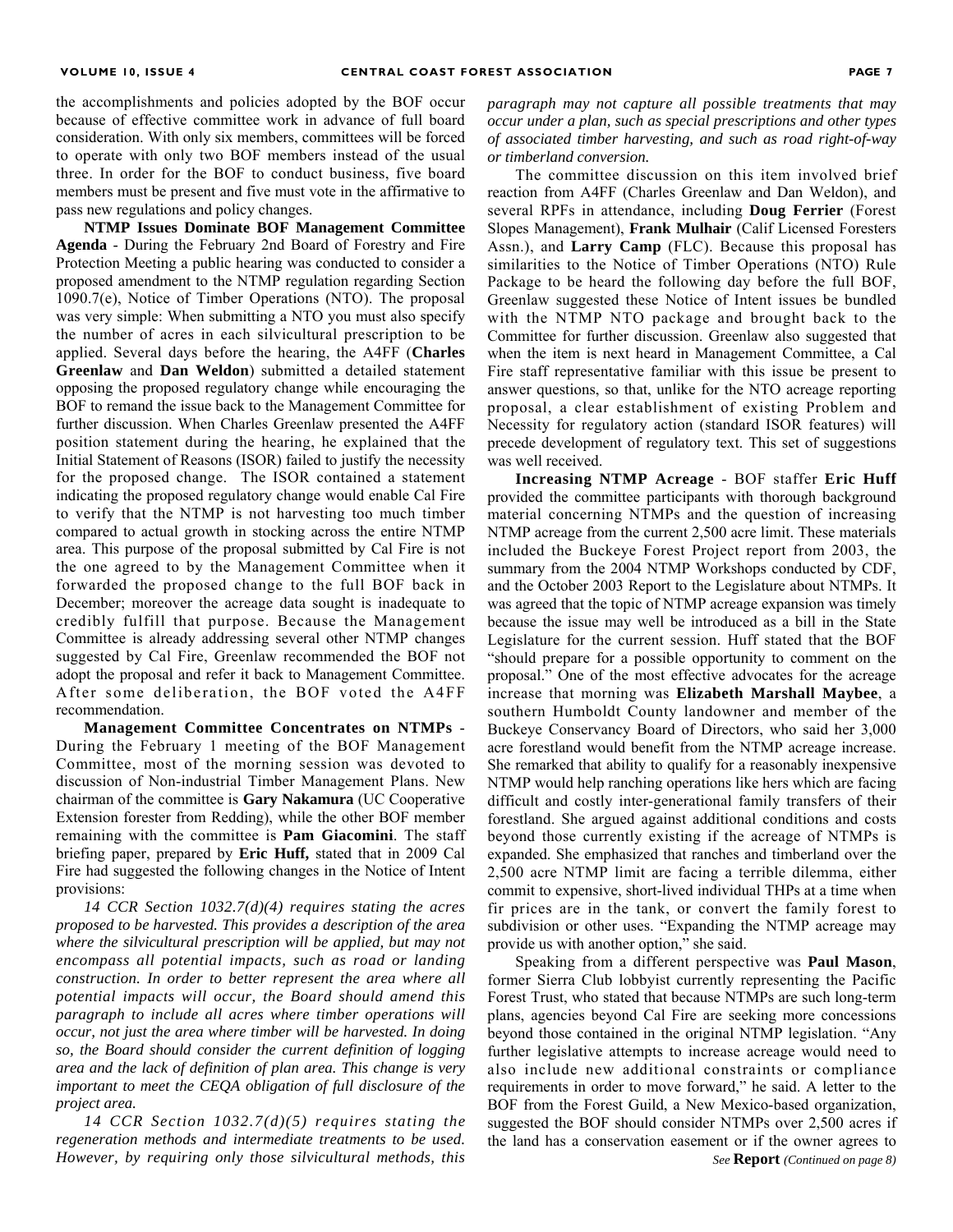higher than minimal stocking levels. **Dan Weldon** expressed his opinion that the public should be supportive of NTMPs and expansion of acreage limits for them. "The fact that NTMPs represent a long-term commitment to maintain the forest in productive forest practices should assure the public that the property is not subject to conversion or development," he said.

In his minutes written at the conclusion of the lively debate about expanding NTMP acreage, **Eric Huff** wrote, "….staff was directed to research the origins of the original authorizing statute and subsequent attempts to amend it. Staff was further directed to collect relevant NTMP monitoring information by the Department and others, compile additional legislative "wish list" items that various individuals or groups would like to see amended into the legislation along with an acreage increase; and to consult with agency personnel and NTMP proponents on the perceived effectiveness and utility of the NTMP program." The topic will be further discussed during the March meeting of the BOF Management Committee.

**BOF Poised to Pass Columbus Day Petition** - On March 2nd the BOF will likely vote to adopt a modest measure of relief from prohibition of mechanized timber operations near residences, and/or log hauling, in central coast counties and Lake County on Columbus Day. While Columbus Day is recognized as a federal holiday it is not observed as a state holiday in California. Since 2001, the area has been subject to special logging activity restrictions incorporated into the Forest Practice Rules. The Central Coast Forest Association, an association of Santa Cruz County-based family forest owners, petitioned the Board of Forestry to repeal all special county rules pertaining only to Columbus Day. Columbus Day falls on the second Monday of October. The timing is crucial for timber and logging operations because it comes at a time when harvesting must be curtailed with the pending onset of winter restrictions.

During the February 2nd public hearing, A4FF partner **Charles Greenlaw**, a forest landowner in Lake County, testified in support of the proposal on grounds that smaller landowners' harvests are often hard to fit into LTO scheduling. Final approval of the proposal was delayed one month because of minor "wordsmithing" changes which required sending the document out for 15-day public comment. Passage appears all but certain following the March 2nd Public Hearing. When adopted the regulatory change would become effective for the 2012 logging season.

As we learned from **Cate and Eric Moore** of CCFA, the intent of this FPR change is to dispense with the need to apply for a waiver from Cal Fire each year to harvest and haul on Columbus Day, a request almost always granted, and to have unfettered use of this often critical day as the end of summer timber operations season nears. Another purpose is to select a minimally controversial Board-adopted regulation to seek repeal of through the forest owner petition process. These purposes appear on their way to fulfillment. CCFA's effort constitutes a small but significant reversal to the general trend of growth in burdens in the Forest Practice Rules. This is a process to be used more often, a prospect consistent with Gov. Brown's mandate for state agencies to seek reductions in regulatory burdens.

**Modified THP for Fuel Hazard Reduction** - All through 2009 and 2010, The Board of Forestry's Management Committee has been working up this proposed addition to the

**Report** (Continued from page 7) **Forest Practice Rules.** Its originating proponent is Placer County RPF **Doug Ferrier**, who seeks a simpler, lower cost alternative to a THP for fire-safe treatments in the woods that includes removal of commercial timber as part of the fuel load reduction and as a source of revenue to defray some of the treatment cost. It is the commercial harvesting aspect plus a project time longer than 120 days and unfettered treatment location with respect to roads, buildings, and other improvements that triggers need for a THP-like harvesting permit. Otherwise, reduction of surface and ladder fuels, plus incidental pre-commercial thinning, could proceed without permit but without cost-defraying revenue.

> NTMP holders don't need this proposed regulation, subject to long-term tree stocking after treatment being consistent with their approved NTMP objectives, it appears to us. We in A4FF became Mr. Ferrier's most prominent supporting layperson allies each month in Management Committee, assisting in the loosely structured conversational format expertly managed by the Chairman, Forestry Professor Dr. Doug Piirto of Cal Poly SLO. Need for fire-resistant forest conditions is obvious and having the intended Mod THP would benefit all smaller-scale forest owners if their neighbors made use of it absent their own NTMP. In a broader sense beyond its clear fire-safe benefits, Board adoption of this proposed enabling regulation will help logger and sawmill survival and constitute another breakthrough rollback of regulatory burdens, perhaps producing motivation for more of the same.

> **Technical Input to this Fuel Hazard Reduction Rule Proposal** - Several times during the two-year gestation of this proposal, Cal Fire staffer **Jeff Leddy** presented to the committee his latest computer-run pictorial representations of fire-caused tree mortality for various baselines and degrees of reduction in surface and ladder fuels within modeled stands as occur in Boggs Mtn. and Latour Demonstration State Forests. Other variables were slope, wind speed, fuel moisture, and harvest level to increase crown separation. South-facing aspect was used for all runs, using the *USFS Forest Vegetation Simulator—Fire and Fuels Extension* software.

> These runs produced visual images of fire extent and intensity for each set of conditions, followed by the same view afterward showing the live and dead trees. Appreciation of the results was strikingly immediate and vivid, far more so than written text and tables would be, as little intellect and imagination by the beholder was necessary to "get the picture" of what happens for each "what if" variation in conditions. Anyone seeing the projected visuals can grasp the difference that alterations in thinning, brush clearing, and slash removals make to mostly saving or mostly losing the stand. A refinement to these computer-generated visuals is on-paper photographs that show corresponding degrees of fuel treatment in actual forests, as a guide for treatment planning and achievement. We have urged that, regardless of the fate of this Modified THP rulemaking, Mr. Leddy's findings be made widely available as public information in the interest of fire-safe projects of all sorts. One general finding is that remaining total surface fuel needs to be held below about 25 tons per acre if tree mortality where the surface fire is passing through is to be minimized. Another is that increasing ground slope increases tree mortality and can be mitigated by increased spacing of remaining trees, up to the slope on which mechanized operations are no longer practical.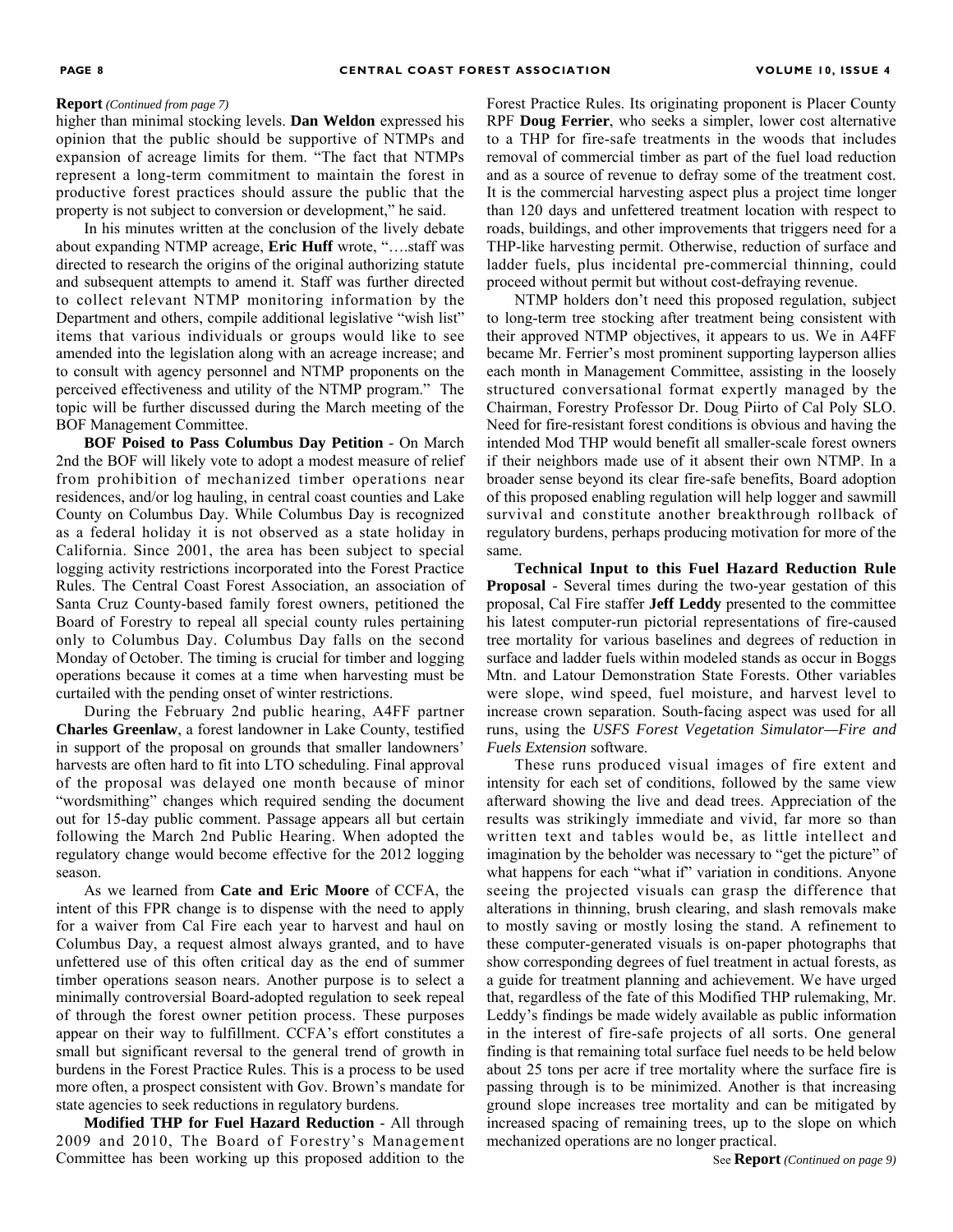**Other Voices During Discussions** - Cal Dept of Fish and Game (DFG) was represented throughout discussions, as was Ebbets Pass Forest Watch. Their respective concerns were effects on existing wildlife of the thinning and clearing operations, and excess harvesting plus unwanted visual effects. An underlying fear of abuse of thinning and harvesting discretion by the responsible RPF was expressed by reps from the Central Coast Forest Watch and Pacific Forest Trust at the Feb 2011 Mgmt Committee meeting. It was repeatedly necessary to remind everyone that for this route to encouraging voluntary fuel load reduction to work, it has to be kept simple and affordable in comparison with a standard THP. As such, a "programmatic" approach to satisfying CEQA procedures was understood to be indispensable. Cal Fire's **Bill Snyder** provided encouragement for trying this solution.

**CEQA Environmental Issues** - Late in 2010, DFG tendered to the committee a draft 25-page paper concerning "Large Scale Wildlife Impact Analysis" in connection with the subject Mod THP. It sought to answer this question: *How will implementation of a Modified THP for fuel reduction and associated change in forest conditions influence terrestrial wildlife species habitat capability?* Four forest types were studied, the same ones that Jeff Leddy had evaluated. Results: "Habitat capability" was lost for generally 1/3 to 1/2 of the 100 plus species occurring in the forest types studied. It seems clear that returning forest conditions from the choked, unnatural condition they are now in, toward the open conditions they were in for millennia prior to 1849, would have impacts on the wildlife mix favoring the human-caused, unnatural present conditions. A4FF pointed out that the Mod THP for Fuel Hazard Reduction is intended, in the manner of abating an inadvertently accumulated nuisance, to restore generally admired natural conditions of open forest having well-spaced large trees that are resistant to mortality from surface fire, and which does not support high-intensity wildfire. Inconvenience to "nuisance habitat" species is certainly to be expected by restoring the historic habitat characteristic of more than 160 years ago. How this complication in identifying pre-project status quo squares with CEQA mandates is not known to us yet.

**What Now?** The full BOF has initiated the rulemaking process under the Administrative Procedures Act (APA) by accepting the Mod THP's text and staff-written Initial Statement of Reasons, and released the standard 45-day Notice to the public. The public hearing will be May 4, 2011, as part of the BOF monthly meeting. These documents are posted on the Board's regular webpage for Proposed Rule Packages here, all combined: http://www.bof.fire.ca.gov/regulations/ proposed\_rule\_packages/ modified timber harvesting plan for fuel hazard reduction 2 011/combined\_notice\_isor\_\_plead\_mthp\_fhr.pdf

**March 1- 2 BOF Meeting Agenda** – The agenda for the March 1st and 2nd Board of Forestry Meeting appears to be typical of how most BOF meetings are structured. The first day has minimally structured committee meetings in which Board members interact with everyone else present and agenda topics are developed cooperatively. Topics tend to be discussed nearly every month and continue this way a year or two before moving to the full Board for a decision. The second day has a tightly structured meeting of the full Board, which receives committee

**Report** (Continued from page 8) **reports** among other routine business, but except for occasional action items like public hearings for proposed regulatory changes, takes little action and initiates little from scratch. Public participation is limited to pre-planned testimony requested earlier in the meeting by request card. Discussions tend to be limited to Board members talking among themselves and with their staff and any invited presenters. Agendas are posted online a week ahead of the meetings, here: http://www.bof.fire.ca.gov/ board\_business/meeting\_agendas/

The March 2nd meeting will feature two Public Hearings:

- *Hours of Work, Hours of Operation, and Log Hauling Exception, 2010.* This is the so-called Columbus Day Exemption, addressing a petition from the Central California Forest Committee. The BOF is expected to vote in favor, and if they do, the regulatory change would not be implemented until January 1, 2013. A4FF supports this rule change.
- *Special Conditions Requiring Disapproval of Plans, 2010.*

As usual the "real action" is on the day devoted to committee meetings. For instance, on March 1st the **Management Committee** (chaired by **Gary Nakamura** and including **Pam Giacomini**) agenda will include:

- *Discussion of Jackson Demonstration State Forest Advisory Group Recommendation for modifications to 2008 JDSF Forest Management Plan.* Little effect on small forests.
- *Discussion of possible revisions to Forest Practice Rules for NTMP Notices of Timber Operations and Harvest Plan Notices of Intent.* This topic is one of great interest to A4FF.
- *Discussion of the NTMP acreage maximum.* Likewise, as already discussed.
- *New and Unfinished business: Forest Practice Rules Guidelines Update (What to do about the Cal Fire Growth & Yield Guidelines document).* We understand that this unwieldly, contentious, NTMP-affecting document may already be in use as an un-adopted, "underground" regulation, and we seek to get both the character of it and how it's used straightened out.

**The Policy Committee** (chaired by **Jim Ostrowski** and including **Marc Andre**) agenda includes:

• *Discussion and review of Board policies for conversion. Topic: Findings of the Board, possible regulations for conversion process*. This topic is in its third year and still is contentious because of Board staff persisting in seeing rollout over ten years from County TPZ status as tantamount to a conversion out of growing and harvesting timber, which if true would need a Cal Fire Conversion Permit also. A4FF partners have been resisting this notion by explaining TPZ law to the Board and staff.

**The Resource Protection Committee** (chaired by **Pam Giacomini** and including **Bruce Saito**):

• *Review of the draft revisions to 14 CCR 1299 100 foot defensible space regulations and guidelines.* Based on written opening comments floated on Feb 2nd, this effort needs A4FF input lest it go unhelpfully astray with obtuse guidelines and inappropriate definitions of the structures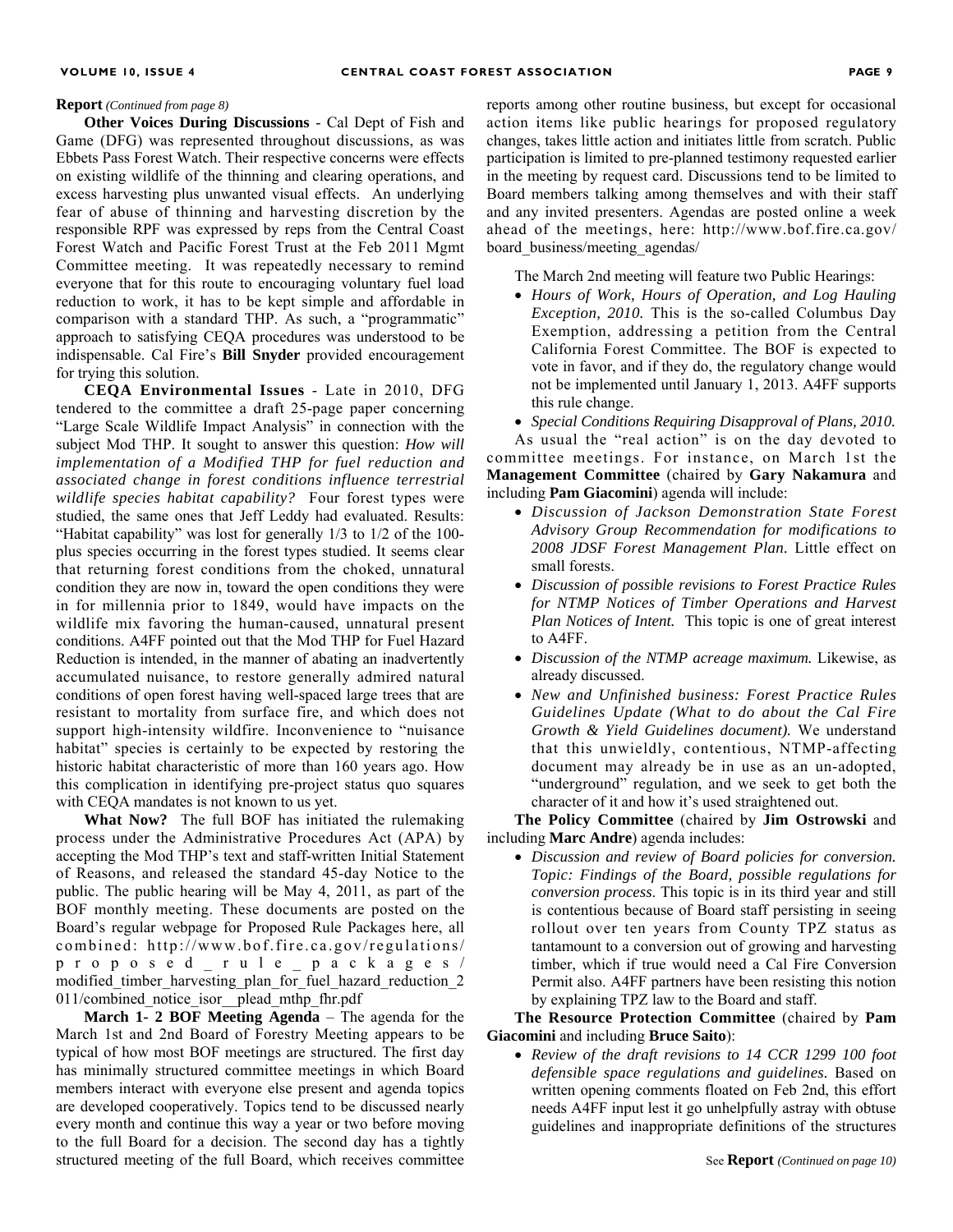**Report** *(Continued from page 9)* 

needing the defensible space protection. *Board's Fire Service Realignment Review Process.* 

- *Vegetation Treatment Programmatic EIR update.*
- *Regulatory concepts for the Sudden Oak Death Emergency Notice permanent regulation.*

**Forest Practice Committee** (chaired by **Marc Andre** and including **Jim Ostrowski**):

• *Review of Anadromous Salmonid Protection (ASP) rules related to roads and the Road Rules Task Force regulatory proposal.* This committee invariably is wellattended by capable industry RPFs and rarely has small or nonindustrial forest-peculiar issues that require A4FF participation, a convenient thing since it meets 15 floors apart during the same hours as management Committee where A4FF supplies lots of needed participation. ■

## **CONGRESS SHOULD STOP FUNDING BIG GREEN LAWSUITS AGAINST THE GOVERNEMENT**

#### **By Ron Arnold Washington Examiner**

America's taxpayers need to know about a thorny federal program lurking in the Obama budget: the National Fish and Wildlife Foundation. It began decades ago as a millionaire's hobby horse and grew into a Frankenstein monster that today feeds millions of taxpayer dollars to green groups that sue the federal government - and thus sue the taxpayer.

NFWF's origins are bizarre: Congress created it as a nonprofit corporation in 1984, specifying that it "is not an agency or establishment of the United States Government." President Reagan denounced that double talk when he reluctantly signed the bill, writing, "Entities which are neither clearly governmental nor clearly private should not be created."

The intent for NFWF was to develop private sector support for the U,S, Fish and Wildlife Service, a government agency. This perverse purpose allows a well-connected private elite originally including timber heiress Nancy Weyerhaeuser, oil billionaire Caroline Getty, and now hedge fund billionaire Paul Tudor Jones - to carve out government funds, solicit limitless private funds, and funnel the cash to whom they please, including \$25,000 to Nancy Weyerhaeuser's son Rick for an antilogging project he ran in Montana - and \$23,500 to a Planned Parenthood-type group in Rajasthan, India, for population control near Ranthambhore National Park.

As it grew, the NFWF gave nearly \$442,000 to the National Wildlife Federation and in return got a lawsuit to divert water from generating electricity in Pacific Northwest power dams and spill it for migrating salmon. The suit now threatens to remove four vital hydroelectric dams on the Snake River. Another NFWF recipient, American Rivers (\$296,700) is also a party to the suit, which is still in court.

The list goes on and on, lawsuits against fisheries, agriculture, energy, construction, manufacturing, the whole economy. NFWF claims that grantee lawsuits do not use federal money. After examining the Internal Revenue Service Form 990 reports of major litigious NFWF recipients, I found no separate segregated accounts for lawsuits - you can't tell federal money from private - making NFWF's claims appear disingenuous at best.

NFWF's original \$100,000 "one-time seed money" appropriation has bloated to \$53 million in 2009, exactly what Reagan feared when he famously muttered, "The definition of immortality is a government program."

Even though NFWF's wealthy directors should be ideal fundraisers, two-thirds of its income is routinely taxpayer money, and now the Obama administration wants to give it more millions of federal dollars that we don't have.

House appropriators tired to cut NFWF's taxpayer umbilical in 1996. Immediately, a Byzantine cabal of Big Green leaders and hired lobbyists materialized, somehow convincing the appropriators to lay off. Reagan should have added, "Environmental funding is forever."

Last week, a gutsy congressman tried again. Rep. Tom McClintock, R-Calif., chairman of the House Natural Resource Committee's Power and Water Subcommittee, introduced an amendment to the House's \$1.2 trillion continuing resolution bill to permanently defund NFWF.

Once again, Big Greek sent out its minions, and McClintock's amendment failed on a voice vote.

Than shouldn't be the end of it. We need congressional hearings to stop feeding taxpayer money into NFWF's funnel. And we need elected officials with the fortitude to instruct the National Fish and Wildlife Foundation's insatiable billionaires to stop feeding at the trough. ■

*Examiner Columnist Ron Arnold is executive vice president of the Center for the Defense of Free Enterprise.* 

## **SAN LUIS OBISPO PROPERTY OWNERS HIT WITH BIG TREE FINES**

**By AnnMarie Cornejo SLO Tribune News** 

Frank and Alida Freda thought they were doing a good thing when they cut down three pine trees on a commercial lot they plan to develop in San Luis Obispo. Then they got a \$41,200 bill for doing it.

The Santa Barbara couple didn't know about the city's tree ordinance-the strictest in San Luis Obispo County-that charges four times the value of the tree cut down if an \$81 tree removal permit isn't purchased.

The Fredas are the first to face such a hefty fine since the new penalties were enacted by the city in June. Before the change, the fine was the cost of the tree.

The couple closed escrow in November on the former Midas lot at 3583 S. Higuera St. and were eager to move forward with plans to clean up the property, which had been vacant for two years, and add a second commercial building toward the back of the lot.

A small encampment of homeless people had been created in the back of the property while it was vacant, and within a week of escrow closing the couple had hired someone to clear out the area of shrubs, litter and other accumulated waste, Alida Freda said. They also hired a friend to cut down the three pine trees toward the back of the lot where they planned to eventually construct the other commercial building. Also cut down was a Brisbane box tree that was leaning into the back of the existing building.

The city received a complaint from a concerned citizen and Keith Pellemeier, the city's urban forest supervisor, notified the Fredas that they had violated the tree preservation ordinance by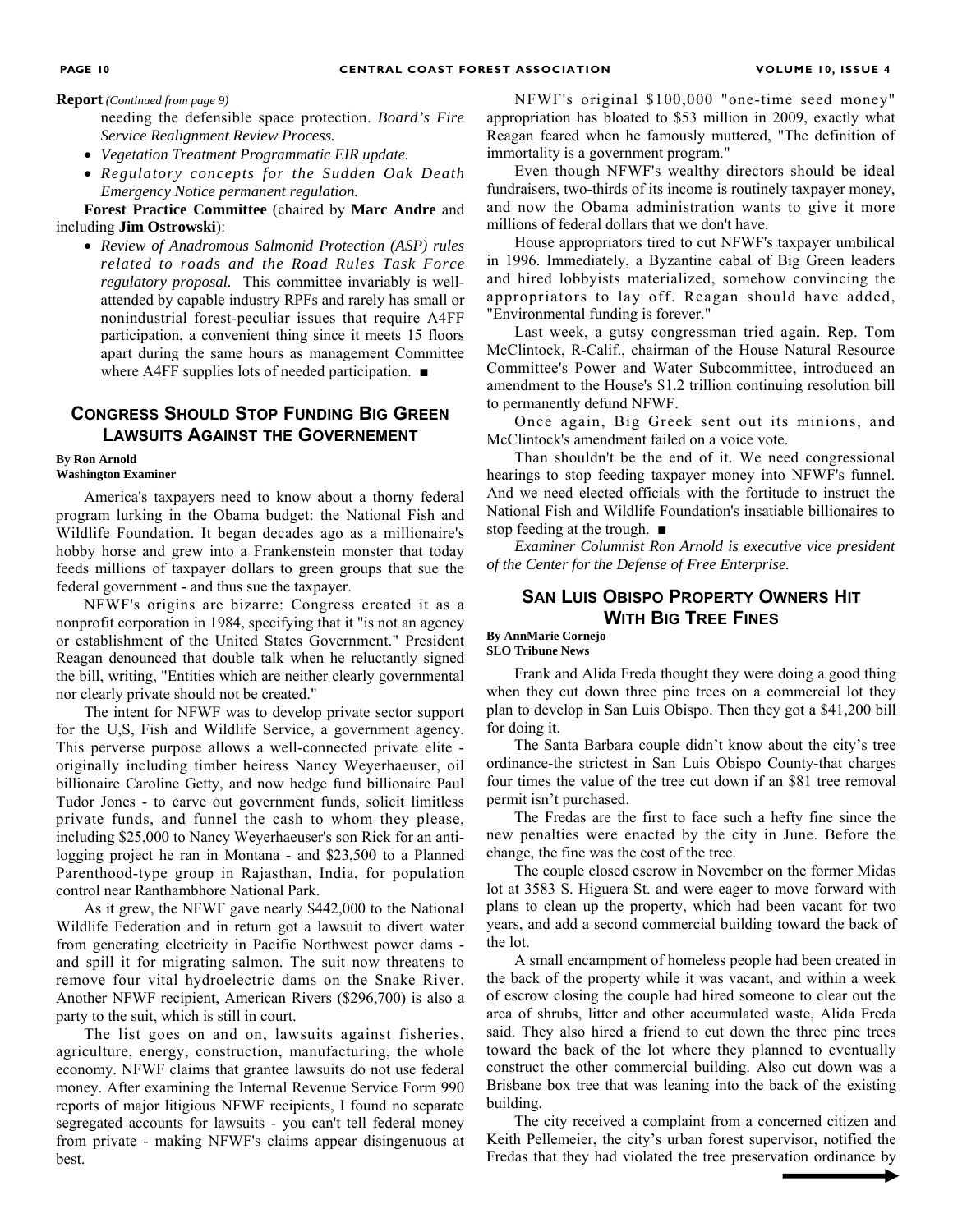

OH NO I Y OMIGOSH!

DAGWOOD,

VOU GOING?

TO GET OUR NEW PARTNER

A SAUCER OF MILK AND A CAN OF TUNA FISH!

SORRY, WE WON'T ALLOW ANYTHING THAT<br>WILL DISTURB A WHITE-SPOTTED-LEG HABITAT

BUT THERE MUST (OF COURSE THERE IS<br>BE A SOLUTION TO ) THE MOUSE STAYS<br>THIS PROBLEM T (AND YOU FIND A

They then met with Pellemeier to try to remedy the situation by offering to plant up to six trees along the frontage road. The city then asked them to plant 12 trees along the front of the property and pay to water them for five years, Freda said. The city also asked that Cook plant 12 trees behind the property.

At that point the couple decided things had gone too far. They notified Pellemeier that they would not accept the proposal and would only be willing to plant 12 trees, install drip irrigation and pay for the water for two growing seasons - but only if Cook was released from all obligations.

An agreement couldn't be reached, and an appeal is scheduled to be heard by the city's five-person tree committee tonight. The meeting will start at 5 p.m. and be held at the Corporation Yard Conference Room, 25 Prado Road.

"We feel we did nothing wrong, and at this point we feel intimidated and harassed," Alida Freda said.

The couple will ask that the fines be removed and that they be able to move forward with their planned project at the site. ■